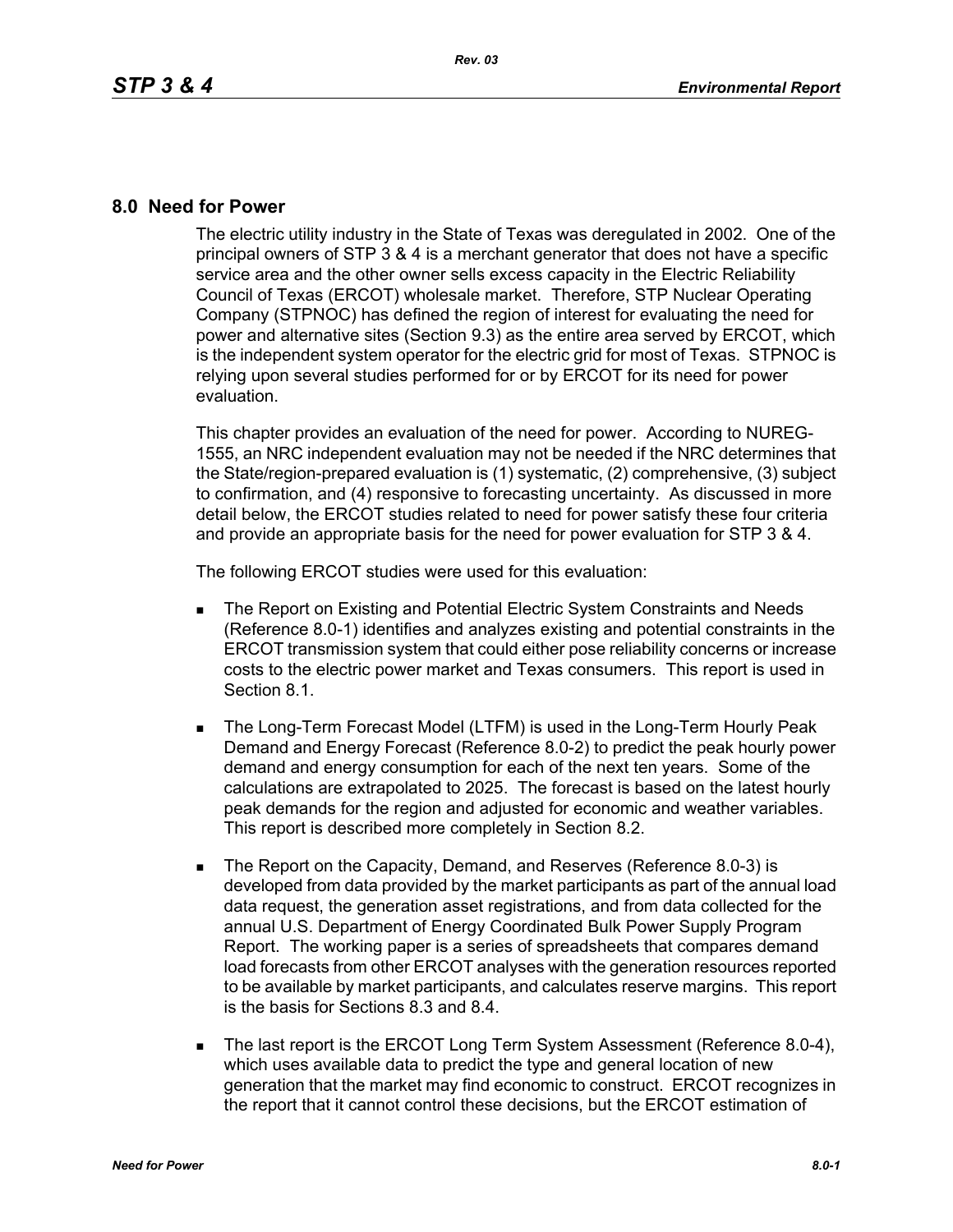$\blacksquare$ 

П

market behavior provides a reasonable basis on which to assess longer-term transmission needs under a range of scenarios.

Subsection 8.4.2 demonstrates that these reports satisfy the criteria in NUREG-1555 for a reliable independent evaluation of the need for power.

As described in Section 8.1, the owners of STP 3 & 4 are NRG Energy NINA and CPS Energy, who are both market participants in the ERCOT system. As such, they recognize ERCOT's legal responsibilities under Public Utility Commission of Texas (PUCT) oversight, and support ERCOT in achieving its vision and mission through the open and collaborative process involving electric industry members, customers, and regulators. NRG Energy NINA and CPS Energy endorse the ERCOT studies that were prepared to inform the PUCT, the Texas Legislature, the public, and the market participants. They accept the assumptions made in the studies and believe that ERCOT is providing valuable and accurate assessments of the ERCOT system for the benefit of all ERCOT members. One of the benefits of deregulation was to consolidate regional planning under a single entity with the expertise and resources necessary to accurately and efficiently ensure that the entire region was proceeding on a course that benefits everyone.

The remainder of this chapter provides the following information:

- A description of the project owners (Section 8.1)
- A description of the PUCT and ERCOT (Section 8.1)
- A discussion of the deregulation of electric generation in the State of Texas and associated market forces (Section 8.1)
- A description of the ERCOT studies and a discussion of the forecast for demand for power provided in those studies (including reserve margins specified by ERCOT) (Section 8.2)
- A discussion of the generation capacity in the ERCOT region (Section 8.3)
- Conclusions related to the need for power from STP 3&4 (Section 8.4)

## **8.0.1 References**

- 8.0-1 ERCOT Report on Existing and Potential Electric System Constraints and Needs, December 2006, available at http://www.ercot.com/news/presentations/2006/2006\_ERCOT\_Reports\_T ransmission Constraints and Needs.pdf.
- 8.0-2 [2007 ERCOT Planning Long-Term Hourly Peak Demand and Energy](http://www.ercot.com/news/presentations/2007/2007_ERCOT_Planning_Long_Term_Hourly_Demand_Energy_Forecast_.pdf)  Forecast – May 8, 2007, available at [http://www.ercot.com/news/presentations/2007/2007\\_ERCOT\\_Planning\\_](http://www.ercot.com/news/presentations/2007/2007_ERCOT_Planning_Long_Term_Hourly_Demand_Energy_Forecast_.pdf) [Long\\_Term\\_Hourly\\_Demand\\_Energy\\_Forecast\\_.pdf.](http://www.ercot.com/news/presentations/2007/2007_ERCOT_Planning_Long_Term_Hourly_Demand_Energy_Forecast_.pdf)